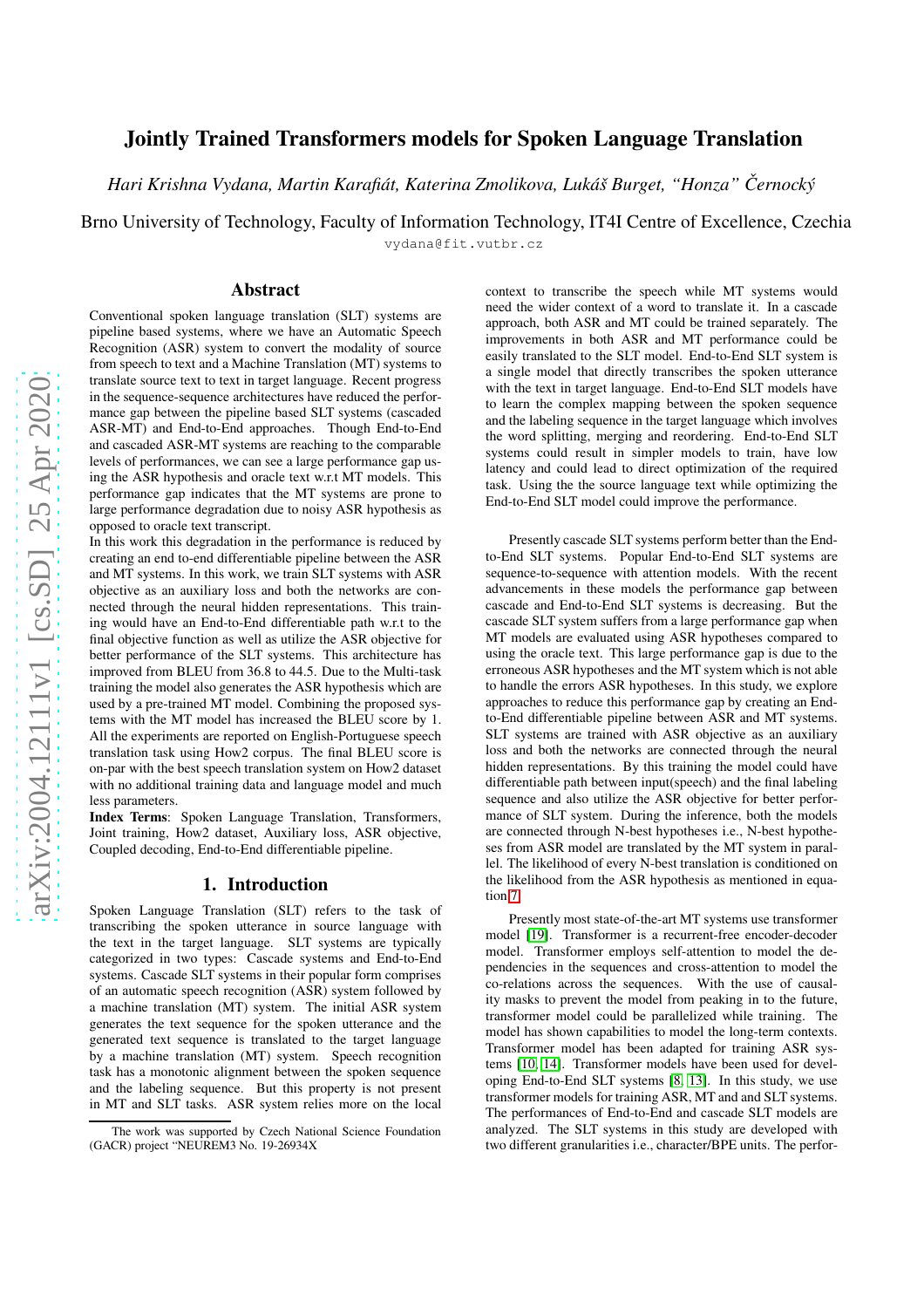mances of these models are analyzed on English to Portuguese translation tasks.

Recent Developments in SLT systems Some of the recent SLT models submitted to IWSLT-2019 are described below:

The cascade SLT system with a pipeline of ASR, punctuation model and MT has the best performance in IWSLT 2019 [\[3\]](#page-6-5). The ASR used in this work is an ensemble of LSTM-based encoder decoder model and a big transformer model( $\chi$ 150M parameters) trained with stochastic depth [\[15\]](#page-6-6). The MT model used is a multi-lingual model( $\zeta$ 200M) trained for two languages(German and Portuguese). End-to-End SLT systems are trained using LSTM-encoder-decoder models with characters as target units in [\[4\]](#page-6-7). Transformer models have been adapted for training End-to-End SLT systems [\[9\]](#page-6-8). A convolutional frontend is used to sub-sample the acoustic sequence by a factor of 4 and the models are optimized with an addition distance penalty for the attention to focus more on the local context. Augmentation methods such as spec-augment [\[7\]](#page-6-9) and use of backtranslated synthetic text has improved the performance [\[2\]](#page-6-10). The performances End-to-End SLT systems have been improved by initializing the parameters of the model from independently trained ASR and MT systems [\[11\]](#page-6-11). Block multi-task learning (BMTL) has been used for training MT systems [\[1\]](#page-6-12). BMTL is an encoder-decoder networks where encoder is shared by decoders which generates tokens with multiple granularities such as characters,sub-words. A Multi-Engine Machine Translation (MEMT) is a machine translation that uses inputs in multiple granularities and produces word based translations. Use of pre-trained language models in encoder decoder models have been explored for developing MT models in [\[5\]](#page-6-13). Multi-model SLT systems were studied in [\[6\]](#page-6-14), an LSTM-based encoderdecoder ASR is followed by a multi-model Transformer model. Text and video features have been used for developing multimodel machine translation systems.

### 2. Database

All the experiments in this paper are conduced using HOW2 data-set [\[17\]](#page-6-15). The data-set comprises of train, dev and test sets. The train, dev and test sets consists of 185K, 2305 and 2022 sentences which amounts to 298, 3 and 4 hours of speech data. All the sentences in the data-set have parallel Portuguese translations. All the models in this work are trained using train set and early stopping is done using validation set.

Pre-processing and Feature Extraction: All the text is lower-cased and the punctuation symbols are removed. The sentence piece model is trained to obtain a sub-word vocabulary of 5000 tokens for both English and Portuguese texts. Audio from the videos are extracted and 16 kHz signal is used in this experiments. 40-Dimensional Mel-filter bank features are extracted using Kaldi-toolkit with 25 ms window size and 10 ms overlap. Cepstral mean and variances of the features are normalized per-video. The performances of all the translation systems are measured using Sacre-BLEU.

### 3. Transformer Model

ASR systems used in this work are trained using transformer models. Transformer is an encoder-decoder model that models the temporal dependencies using self-attention mechanism. Typical encoder-decoder model has three blocks i.e., encoder, decoder and an attention module. The encoder models the sequential dependencies in the input and produces a hidden state sequence H. The decoder in conditioned on the past predicted label sequence  $y_1, y_2, y_3, ..., y_i$  and the context vector  $c_i$  to produce the present label  $y_{i+1}$ . The context vector  $c_i$  is produced by summarizing the sub-sequence H which is relevant to produce the correct label. Attention mechanism provides a way to peek in to the input sequence and the predicted output sequence while generating a new label.

Let  $X=[x_1, x_2, x_3, \ldots, x_T]$  be the input acoustic features and H=[ $h_1, h_2, h_3, \dots, h_T$ ] be the hidden representation. The hidden representation H is used by the decoder to produce the label sequence  $Y=[y_1, y_2, y_3, \ldots, y_L].$ 

Self-attention mechanism produces the output sequence as a weighted sum of the input sequence. Where the weights are derived from the similarity between each query and key vectors. The self-Attention mechanism can be described by the below equation:

$$
Attention(Q, K, V) = softmax(\frac{QK^{T}}{\sqrt{d_{k}}})V.
$$
 (1)

Where Q,K and V are the query, key and value respectively. Here query, key has the same dimensionality and key, value has the same sequence length. The scalar  $\frac{1}{\sqrt{d_k}}$  is a normalizing factor to prevent the softmax from entering to the regions with small gradients.

The Self-attention mechanism does not have an explicit notion of position in the sequence. The information about the position in the sequence is conveyed by fixed trigonometric position embeddings. The position embeddings used in this work are described below:

$$
PE_{(pos,i)} = \begin{cases} \sin(\frac{pos}{10000^{2i/d_{model}}}); & 0 \le i < d_{model}/2\\ \cos(\frac{pos}{10000^{2i/d_{model}}}); & d_{model}/2 \le i < d_{model} \end{cases}
$$
\n(2)

In the above sequence,  $i$  is the index of dimension and  $pos$  represents the position in the sequence. The encoding scheme generates a vector for each position and this vectors are summed to the input feature sequence.

Transformer employs a Multi-Head attention to learn the dependencies between the same sequence and different sequences. The Multi-Head attention computes scaled dot product attention multiple times in parallel. Before computing the attention, queries, keys and values are passed through linear projections. Each time the scaled dot-product attention is computed, the outputs of all the heads are concatenated and passed through a linear layer with dimension  $d_{model}$ .

 $MultiHead(Q, K, V) = Concat[head_1, head_2, ..., head_h]W^O$ (3)

where each head is given by

$$
h_i = \text{Attention}(QW_1^q, KW_1^k, VW_1^v) \tag{4}
$$

A position-wise feed-forward network consists of two linear layers with rectified linear activation units (ReLU) as shown in the equatio[n5.](#page-1-0)

<span id="page-1-0"></span>
$$
FFN(x) = \max(0, W_1x + b_1)W_2 + b_2
$$
 (5)

Where  $W_1 \in \mathbb{R}^{d_{model} \times d_{ff}}$  and  $W_2 \in \mathbb{R}^{d_{ff} \times d_{model}}$ ,  $b_1, b_2$  are the biases for the weights  $W_1$  and  $W_2$  respectively. Here  $d_{ff}$  is the dimensionality of position-wise feed-forward network. The blocks described above are connected as shown in the Figure. [1.](#page-2-0)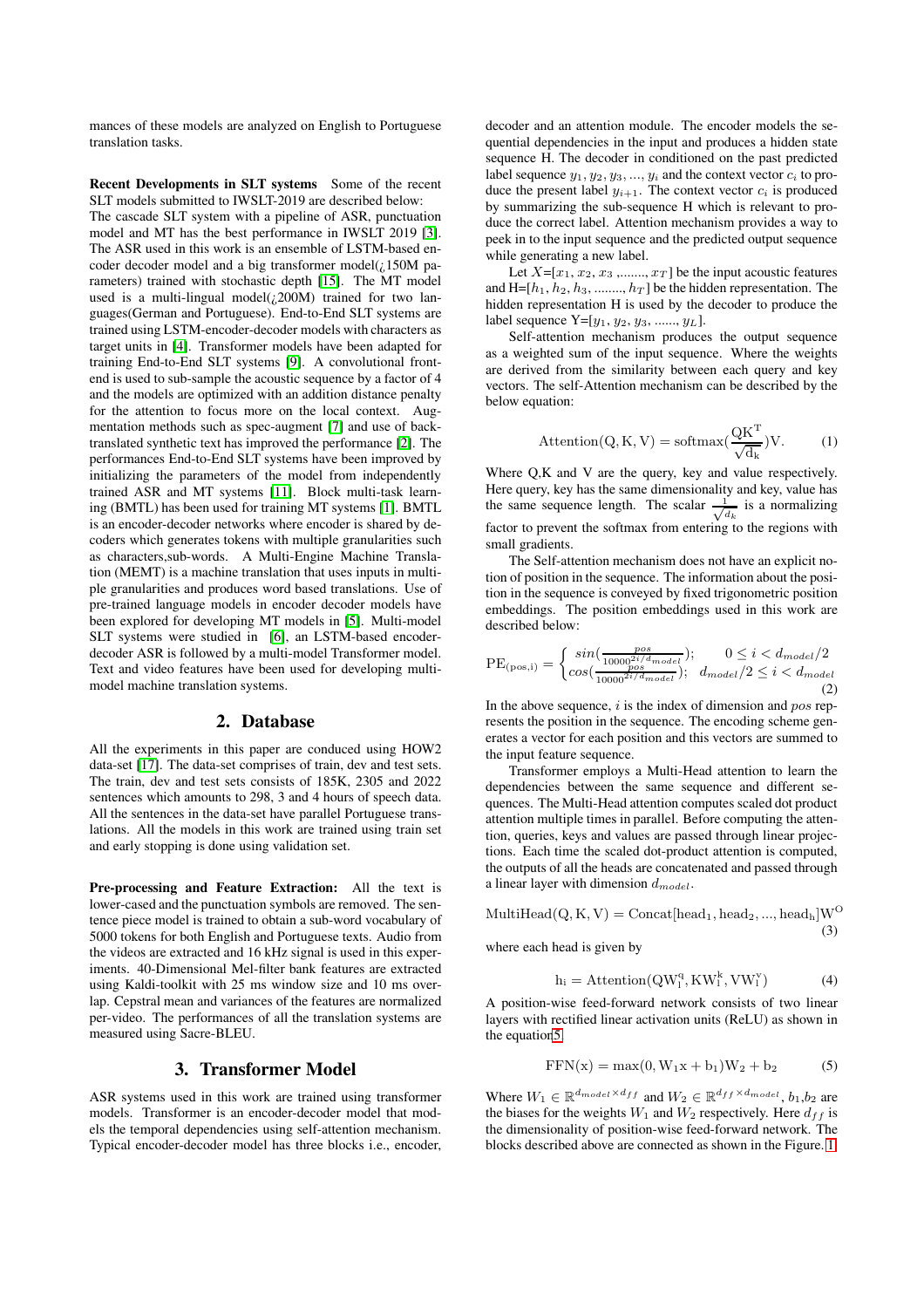<span id="page-2-0"></span>

Figure 1: *Block diagram of the Transformer models used in this study.*

While training with speech inputs (i.e., for ASR and Endto-End SLT the models) convolution front-end is used. The front-end convolution module contains two convolution layers with a kernel size of 3 and stride of 2. The convolution layers used have 64 output channels and are trained with ReLU. These layers reduce the sequence length of the speech features and memory requirements of the transformer. The positional encoding is added to the features after the convolution layers. While training with text inputs (i.e.,for MT systems) an embedding layer is used as the input layer to convert the discrete symbol sequence to the sequence of continuous embeddings.

The model is optimized using ADAM optimizer with  $\beta_1$ =0.9 and  $\beta_2$ =0.99 and  $\epsilon = 10^{-9}$ . The learning rate schedule used is defined below:

$$
lrate = k \times d_{model} \times min(step^{-0.5}, step \times warmup^{-1.5})
$$
\n(6)

The models are trained with 25000 warmup steps and the value of k is set to 1. A label smoothing of 0.1 is used for training the models. Both the residual and attention dropout values are set to 0.1.

# 4. Comparing the Performance of Cascade and End-to-END SLT Systems

### <span id="page-2-2"></span>4.1. Transformer ASR systems

ASR systems are trained with characters or BPE units as target units. Both the models are trained with 12 encoder layers and 6 decoder layers. The models are trained for 150 epochs. Each batch comprised of 7000 target units. The models from the last ten epochs are averaged and the averaged weights are used during the decoding. ASR hypothesis are decoded with a beam size of 10. The start-of-the-sequence $({}_1SOS_2)$  and end-ofthe-sequence  $(iEOS_i)$  are modeled by additional tokens. The data-set has some very long sequences with 400-500 characters and decoding these sentences increases the decoding time. To reduce the decoding time the vectorized beam search de-

scribed in [\[18\]](#page-6-16) has been used. Decoding with larger beam size has been counter productive, the prefix with the noisy EOS token has higher log-likelihood compared to the actual sequence in the beam. A threshold mechanism described in [\[12\]](#page-6-17) has been used .i.e., the EOS is considered only if the probability of EOS is  $\gamma$  times the top candidate. The value of  $\gamma$  is set to be 1 and this is obtained by fine tuning on the dev set. The length penalties of 1 and 0.8 are used for character and BPE models. No language model has been used in this work. The performance of both the models presented below Table. [1.](#page-2-1)

|                         |       | Dev set(WER) Test set(WER) |
|-------------------------|-------|----------------------------|
| <b>TDNN-LFMMI</b>       |       | 13.7                       |
| S2S-Attention [17]      |       | 19.4                       |
| Transformer (character) | 17.47 | 17.87                      |
| Transformer (BPE)       | 16.85 | 16.52                      |

<span id="page-2-1"></span>Table 1: *ASR systems trained using Transformer Models.*

Row 3 of Table.1 is the performance of the LSTM-based sequence-to-sequence model presented in [\[17\]](#page-6-15). Row 4 & 5 are the performances of ASR systems developed with transformer models with characters and BPE (5K) units as target units. The performance of transformer model with BPE units as targets has performed better. Row 2 is the ASR systems trained with TDNN-LFMMI using Kaldi-recipes this ASR is not used in any SLT systems, it is presented to compare the difference in the performances of the ASR systems.

#### <span id="page-2-4"></span>4.2. Transformer Machine Translation Systems

Transformer models have been used for training Machine Translation (MT) systems. MT systems are trained with three different input-output granularities such as characterscharacters, characters-BPE and BPE-BPE. The details about the architecture of the networks are described as follows: The model has 6-encoder layers, 6-decoder layers and the dimensionality of  $d_{model}$  and  $d_{ff}$  are 512, 1024 respectively. The models are trained with 8 parallel heads. The models are trained for 150 epochs and each batch comprised of 7000 target units. The model from the last ten epochs are averaged and the averaged weights are used for decoding. The beam size and length peanlities for decoding are derived from the development set. The optimal beam size for all the granularities is 5, but the length penalties has varied, for characters-characters, characters-BPE and BPE-BPE the length penalties are 1.2, 1, 1.2 respectively. The tokens predicted from the model are converted back to the text and the Sacre BLEU is computed. The EOS threshold described in section [4.1](#page-2-2) has been used. The performances of the MT systems trained are presented in Table. [2.](#page-2-3)

<span id="page-2-3"></span>Table 2: *MT systems trained using Transformer Models.*

|                                     | Dev<br>Sacre-BLEU Sacre-BLEU | Test      |
|-------------------------------------|------------------------------|-----------|
|                                     |                              |           |
| S2S-Attention-(BPE)                 |                              | 54.4 [16] |
| Transformer-(characters-characters) | 53.08                        | 52.08     |
| Transformer-(BPE-BPE)               | 53.16                        | 52.01     |
| Transformer-(characters-BPE)        | 55.32                        | 54.80     |

From Table[.2,](#page-2-3) it can be observed that both charactercharacter and BPE-BPE based models had comparable perfor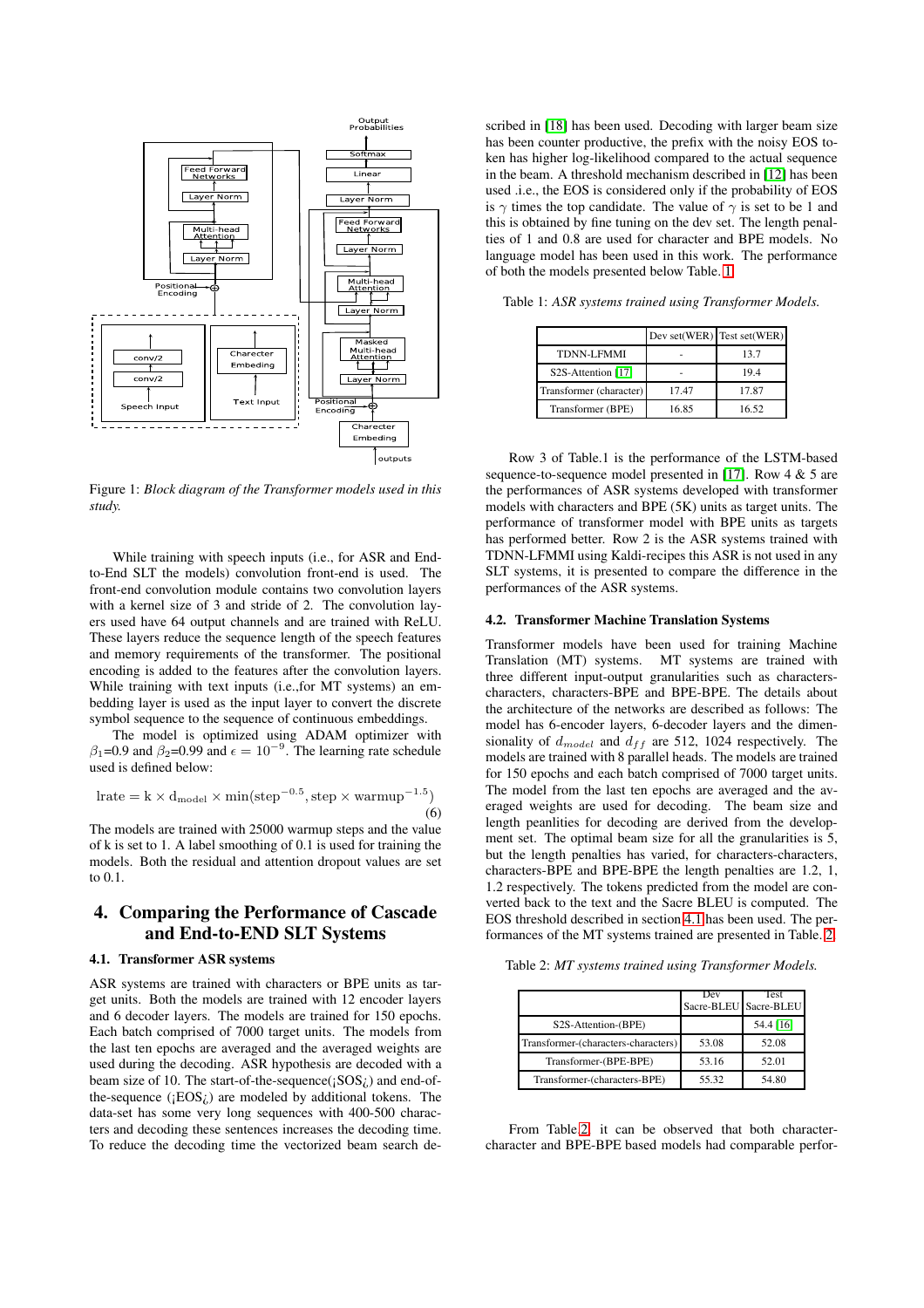mances. The charecter based models have taken longer time to train and decode compared to the BPE models. The models with character input and BPE as output has performed better than the other two systems.

#### 4.3. Cascade SLT models

Cascaded SLT comprises of an ASR system followed by an MT. Two different cascades systems have been trained i.e., ASR systems with characters, BPE's as output units along with the corresponding MT model. The performance of cascaded SLT system is presented in the Table. [3.](#page-3-1) The ASR and MT models described in section [4.1,](#page-2-2) section [4.2](#page-2-4) are used in the cascaded pipeline. The ASR hypothesis is decoded and the decoded hypothesis is used by the MT model to produce the translation.

<span id="page-3-1"></span>Table 3: *Cascaded Sp-MT models trained using Transformer.*

| Architecture                    | 1-best |                                                    |       | n-best | ranked n-best |       |  |
|---------------------------------|--------|----------------------------------------------------|-------|--------|---------------|-------|--|
| (Input-Output) Granularity      |        | Dev set Test set Dev set Test set Dev set Test set |       |        |               |       |  |
| Transformer                     |        |                                                    |       |        |               |       |  |
| (characters-characters)         | 39.12  | 39.18                                              |       |        |               |       |  |
| Transformer<br>(characters-BPE) | 41.21  | 41.31                                              | 39.72 | 40.73  | 42.52         | 42.31 |  |
| Transformer<br>(BPE-BPE)        | 41.86  | 41.71                                              | 39.16 | 39.56  | 43.68         | 43.6  |  |

From Table [3,](#page-3-1) a large performance degradation can be observed between the cascade SLT systems and the MT systems described in section [4.2.](#page-2-4) Due to the use of ASR hypothesis as input text the performance of MT systems a degradation in the BLEU  $\zeta$  10 has been observed. Column 1 is the cascade-SLT system, Column 2, 3 is the performance of SLT systems using nbest hypothesis. Columns 4, 5 are the performance of SLT systems which uses the n-best hypothesis which are ranked based on the log-likelihood scores. The per-sentence log-probabilities from the n-best ASR hypothesis is used as a ranking score. The prefixes that correspond to the ASR hypothesis are initialized with their corresponding n-best ranking score. The general pipeline search is described below:

<span id="page-3-0"></span>
$$
P(y|x) = \arg \max_{y} \sum_{z \in \hat{Z}(x)} P(y|z)P(z|x))
$$
  
\n
$$
\equiv \arg \max_{y} \sum_{z \in \hat{Z}(x)} log(P(y|z)) + log(P(z|x))
$$
 (7)

In the above equation,  $x$  is source speech and  $y$  is the target token sequence and  $z$  is the source token sequence. Using the N-best hypothesis without ranking scores from the ASR has degraded the performance which can be seen in column 3,4. Using N-best hypothesis with ranking scores has improved the performance. The training procedure described in section [5](#page-4-0) is training the above objective function by considering only the one-best hypothesis.

### 4.4. End-to-End SLT models

End-to-End SLT systems are trained using transformer models. The architectural details of the model are described below: the model has 12-encoders, 6 decoder layers with  $d_{model}$ ,  $d_{ff}$  are 256 and 2048 with 4 heads. The models are trained to predict the Portuguese characters/BPE units. The models are trained for 150 epochs and each batch comprised of 7000 target units. The models form the last ten epochs are averaged and the averaged weight is used for decoding the hypothesis. The hypotheses are decoded with a beam of 10 and length penalty of 1. The beam

<span id="page-3-2"></span>Table 4: *Transformer based End-to-End SLT.*

| Architecture (Target unit) (No.of parameters) Dev set |       | Test set |
|-------------------------------------------------------|-------|----------|
| S2S-Attention-BPE [16]                                |       | 36.0     |
| Transformer-12enc-6dec-(char)(24M)                    | 33.4  | 33.8     |
| Transformer-12enc-8dec-(char)(29M)                    | 33.97 | 33.98    |
| Transformer-8enc-6dec-(BPE)(24M                       | 36.91 | 37.45    |
| Transformer-12enc-6dec-(BPE)(30M)                     | 38.95 | 39.06    |
| Transformer-20enc-10dec-(BPE)(46M)                    | 40.03 | 40.19    |
| Transformer-20enc-10dec- $d_{model}$ -512             | 39.94 | 40.59    |

search and EOS threshold described in section [4.1](#page-2-2) are used. The performance of the End-to-End SP-MT are tabulated in Table. [4.](#page-3-2)

From the Table. [4,](#page-3-2) it can be observed that the models with BPE as target units has performed better than the models with characters as target units. The performance of these models is worse than the performance of the cascaded SLT models. To increase the model capacity, additional layers a have been added to encoder and decoder and the architecture of the model is in column 1. Row 8 of Table. [4](#page-3-2) is a large transformer model with 20 encoder and 10 decoder layers and  $d_{model}$  is 512 and rest of the models are trained  $d_{model}$  is 256.

#### 4.5. Augmented Training for Cascaded SLT

To reduce the mismatch between the ASR hypothesis and the oracle text, the training corpus for MT systems are augmented with the ASR hypothesis. ASR hypothesis for the training data is obtained using the ASR model described in section [4.1.](#page-2-2) The performance of these models is presented in Table [5.](#page-3-3)

<span id="page-3-3"></span>Table 5: *Cascaded SLT systems trained using augmented data.*

|                         |       | Oracle Text                       | ASR hypothesis |       |  |
|-------------------------|-------|-----------------------------------|----------------|-------|--|
|                         |       | Dev set Test set Dev set Test set |                |       |  |
| Transformer-(char-char) | 50.21 | 49.44                             | 39.67          | 39.54 |  |
| Transformer-(BPE-BPE)   | 49.59 | 49.41                             | 39.12          | 39.82 |  |
| Transformer-(char-BPE)  | 54.2  | 53.98                             | 41.04          | 41.30 |  |

Rows 1,2 and 3 are the different cascaded SLT systems with different input/output granularites. Column 2, 3 are the performances of cascaded SLT system evaluated with oracle text and column 4, 5 are the performances of cascaded SLT systems evaluated with ASR hypothesis. From the table [.5,](#page-3-3) the performances of the systems trained with augmented training has not significantly improved the performance of the systems and has reduced the performance of the systems when evaluated with oracle text. The models trained from scratch with the augmented data and the models which are initially trained on clean data and later fine-tuned for augmented data have given the similar performance.

#### 4.6. Using Averaged Embeddings

Apart from relying on the individual embedding, if the model can also rely on the information from the context of the embedding then the model could be robust to noisy ASR hypothesis. To enforce this in the model, we have randomly selected 10% of embedding from the input sequence and each embedding is av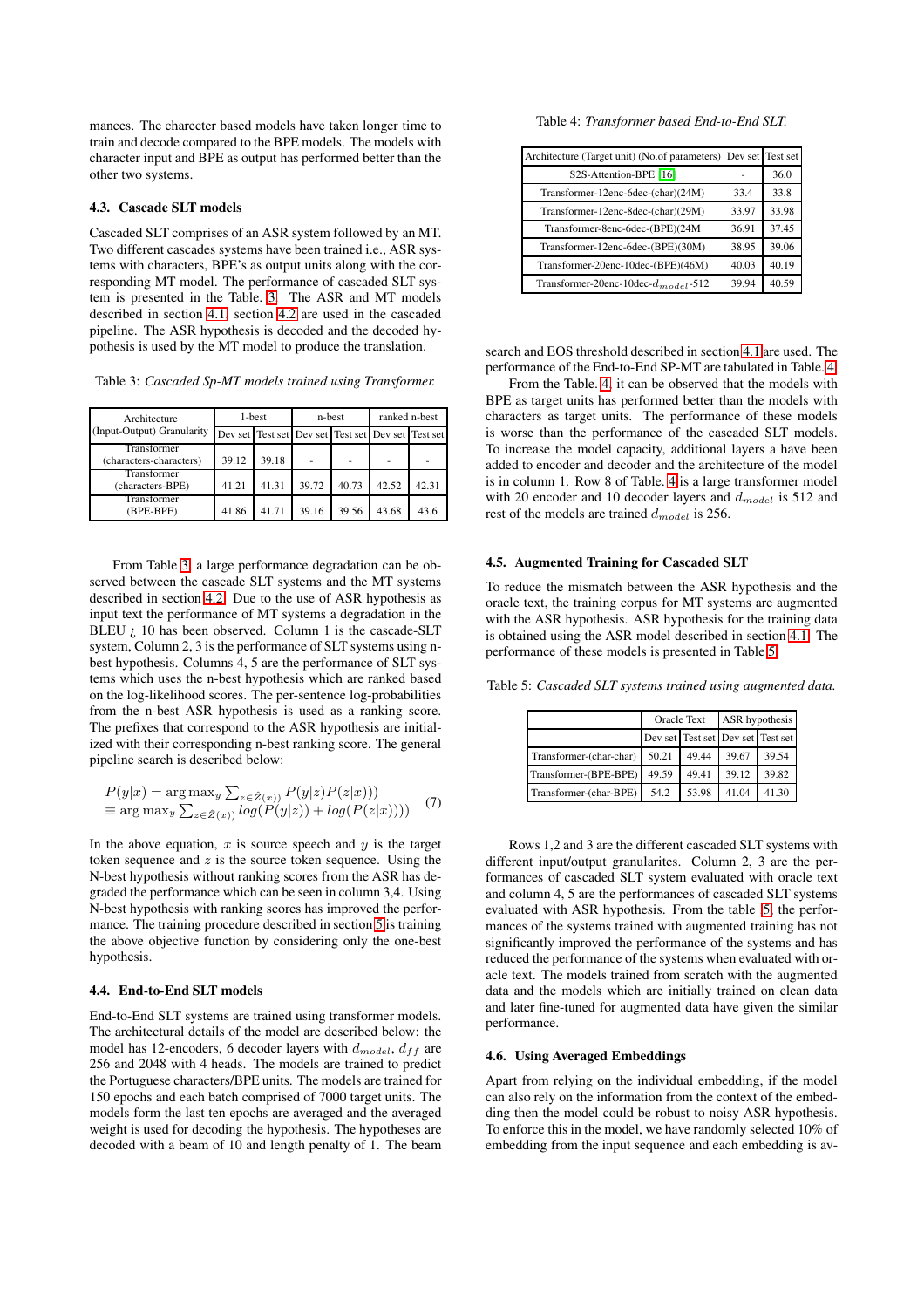eraged with the some other randomly selected embedding from the embedding matrix. This operation creates the uncertainty at the present embedding so that the model has to rely more on the context to retrieve information about the present label. This operation is done both at the encoder and decoder and the results are reported in the Table[.6.](#page-4-1)

<span id="page-4-1"></span>Table 6: *SLT models trained using Transformer by averaging the embeddings.*

|                | enc-random-avg                |       |                                                                     |                               |       |       | dec-random-avg |       |
|----------------|-------------------------------|-------|---------------------------------------------------------------------|-------------------------------|-------|-------|----------------|-------|
|                | ASR hypothesis<br>Oracle text |       |                                                                     | ASR hypothesis<br>Oracle text |       |       |                |       |
|                |                               |       | Dev set Test set Dev set Test set Dev set Test set Dev set Test set |                               |       |       |                |       |
| char-char      | 51.94                         | 50.61 | 39.12                                                               | 39.18                         | 53.44 | 52.02 | 40.1           | 39.47 |
| <b>BPE-BPE</b> | 50.63                         | 50.2  | 40.46                                                               | 40.63                         | 52.44 | 51.57 | 41.31          | 41.23 |
| char-BPE       | 53.8                          | 52.6  | 41.27                                                               | 41.25                         | 54.87 | 55.79 | 41.85          | 41.38 |

In Table[.6,](#page-4-1) Column 2-5 are the performances of MT systems trained by averaging the encoder embeddings. Columns 2-3 and 4-5 are the performances of systems when evaluated using oracle text and ASR hypothesis text. Column 6-9 are the MT systems trained by averaging the decoder embeddings. The trained systems are evaluated using oracle text and ASR hypothesis and the results are presented in columns 6-7 and 8-9 respectively. From the Table[.6,](#page-4-1) it can be observed that the averaging the encoder embeddings has degraded the performance of the models. Averaging the embedings at the decoder has improved the performances of most of the models. Though there can be some improvements these improvements are not significantly better than the cascaded model.

# <span id="page-4-0"></span>5. Multi-Task Training of SLT systems with ASR objective as an Auxiliary Loss

From the above sections, it can be observed that the performance of the pipeline based systems is higher than the Endto-End approaches. Though the performance of the pipeline based approach is higher it can also observed that the performance gap of the MT systems when evaluated with oracle text and ASR hypothesis is higher than 10 BLEU score. To reduce this performance gap, we have trained a model with End-to-End differentiable pipeline between the spoken sequence and the target token sequence. This architecture uses the ASR objective as an auxiliary loss. The ASR and MT models described in the above sections are connected. The hidden representation from the ASR decoder is used as input to train the MT model. The block-diagram describing the model is presented in Figure. [2.](#page-4-2) This model would not make any discrete decisions from the ASR model, and the model is optimized for the final objective

As shown in the block diagram, the neural hidden representation from the decoder of the ASR model is used as the input to the MT model. The models are optimized with a multi-task loss function. The ASR model in the pipeline has two gradients i.e., from ASR objective and MT objective and the MT model in the pipeline has gradients w.r.t to MT objective only. The models are trained for 150 epochs and the weights are averaged and averaged weights are used for decoding the model. The model has two decoders in the pipeline, the decoder produces the n-best hypothesis from the ASR with a beam size of 10 and neural hidden representation from each of the n-best output is considered as a separate input to the MT. The MT model pro-

<span id="page-4-2"></span>

Figure 2: *Block diagram of the Transformer based Sp-MT model with ASR objective as auxiliary loss function.*

duces the n-best hypothesis for each input with a beam size of 5. All the hypothesis produced by the MT model are combined and the best hypothesis from the MT model is used as the output hypothesis. The performance of the proposed SLT systems are tabulated in the Table. [7.](#page-4-3) The block-diagram describing the proposed architecture is presented in Figure[.3.](#page-5-0)

<span id="page-4-3"></span>Table 7: *SLT systems jointly trained with a Multi-Task objective and ASR as an auxilary loss*

|                        | Sacre-BLEU |                                   | WER   |       |  |
|------------------------|------------|-----------------------------------|-------|-------|--|
|                        |            | Dev set Test set Dev set Test set |       |       |  |
| Transformer-End-to-End | 36.2       | 36.8                              |       |       |  |
| Transformer-(char-BPE) | 40.48      | 40.46                             | 24.27 | 24.50 |  |
| Transformer-(BPE-BPE)  | 44.9       | 44.18                             | 17.99 | 18.09 |  |

From the Table. [7,](#page-4-3) it can be observed that the performance of this model is better than the standard pipeline systems. The proposed model has an improvement in the BLEU score of 4- 5 compared to End-to-End systems. From the Table[.7,](#page-4-3) it can also be observed that the performance of the systems using both ASR and MT systems trained with BPE units is higher than the performance of the systems trained using ASR with characters and the MT systems with BPE units. This difference in the performance can be attributed to correspondence between the tokens of ASR and MT objectives. As the data-set has parallel text for training, there could be correspondence between the top 5k BPE units in English and Portuguese tokens and optimizing with the joint loss has optimized the ASR model with BPE as targets better than model optimized with characters as target tokens. From the Table [7,](#page-4-3) the performance of the model is better than the pipeline based systems. This can also be observed from columns 3-4 of Table [7,](#page-4-3) these are the WER's obtained from the jointly-trained model. From the joint training the ASR model with BPE target units has better performance than the ASR with character units and this has lead to better inference of the bottlenecks and the MT target sequence. To improve this performance the ASR and MT models could be ensembled with a separately trained ASR and MT models. The ensembling and joint decoding is presented in section [6.](#page-5-1)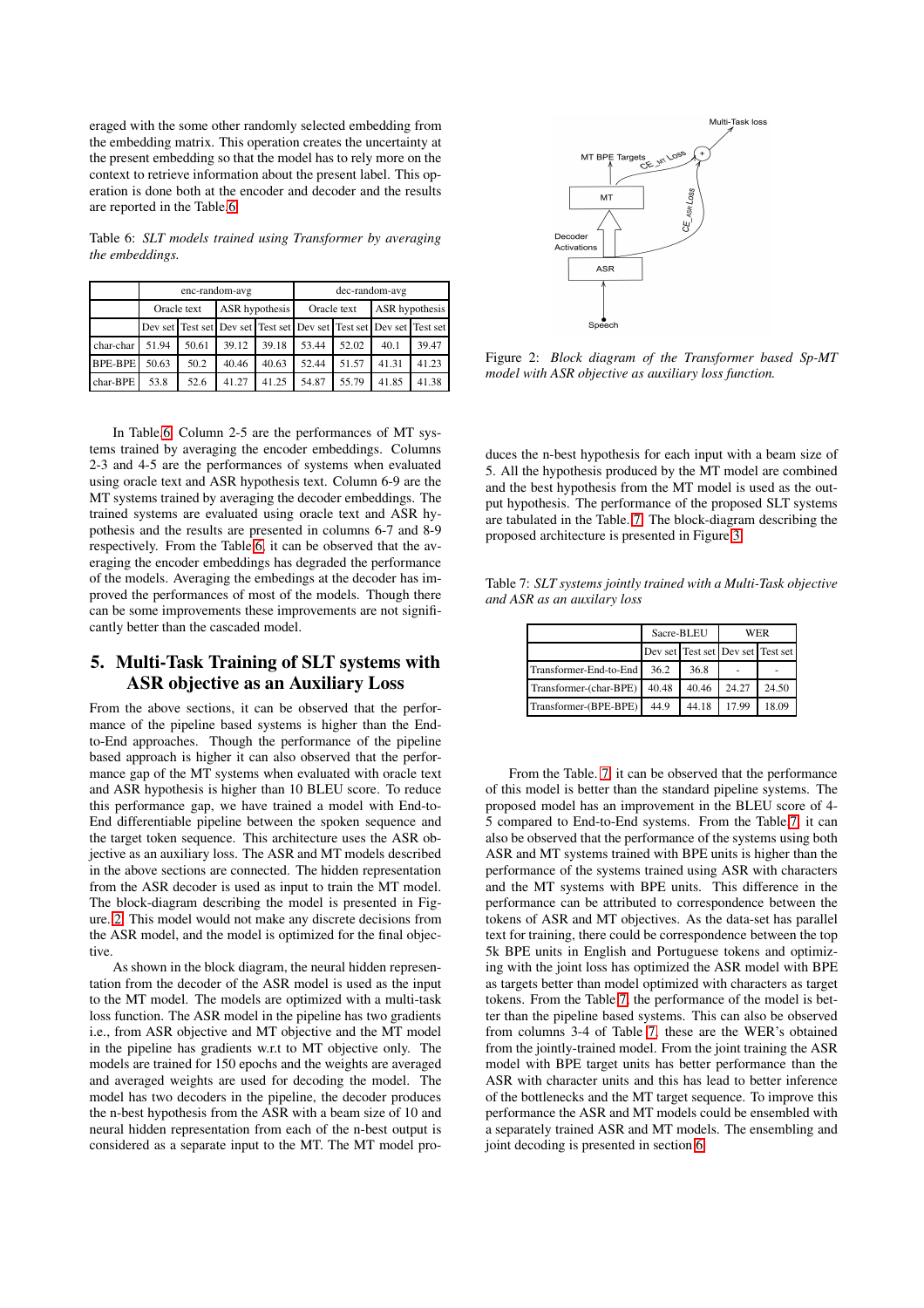# <span id="page-5-1"></span>6. SLT Systems with Multi-Task Training and Joint Decoding

From Table[.7,](#page-4-3) it can be observed that the performance of the ASR model in the joint training is not on-par with the performance in subsection [4.1.](#page-2-2) To improve this performance the ASR model is ensembled with the ASR model trained in subsection [4.1.](#page-2-2) During the inference for the softmax distributions from both the models are computed for each prefix and the distributions are averaged and averaged distribution is used for the beam search. The proposed model also produces characters/BPE units as outputs along with the neural-hidden representations. Along the the neural hidden representations, the characters/BPE can also be used for translation and the MT models described in the subsection. [4.2](#page-2-4) can also be is used to generate the translations. Both the models are ensembled and the performance are tabulated in the below Table[.8.](#page-5-2) The Block diagram for the joint decoding is presented in Figure. [3.](#page-5-0) ASR model is decoded with a beam size of 10 and every hypothesis is then decoded by a MT model with a beam size of 5.

<span id="page-5-0"></span>

Figure 3: *Block diagram describing the Multi-Task training with ASR objective as an auxiliary loss.*

<span id="page-5-2"></span>Table 8: *Multi-Task training with ASR as a auxiliary loss and joint decoding*

|                                                                    | stand-alone | $Ens-ASR$ |  | Ens-MT                                    | Ens-ASR-Ens-MT |                                                                     |  |
|--------------------------------------------------------------------|-------------|-----------|--|-------------------------------------------|----------------|---------------------------------------------------------------------|--|
|                                                                    |             |           |  |                                           |                | Dev set Test set Dev set Test set Dev set Test set Dev set Test set |  |
| Transformer-<br>$(char-BPE)$                                       |             |           |  | 40.84 40.81 41.92 41.70 43.04 42.31 43.72 |                | 43.06                                                               |  |
| <b>Transformer-</b><br>(BPE-BPE) 45.32 44.69 46.93 46.22 45.8 45.7 |             |           |  |                                           | 47.33          | 46.9                                                                |  |

From Table [.8,](#page-5-2) column 2, 3 are the performances of jointly trained model. Column 4-5, 6-7 are the performances of SLT systems with ASR, MT ensembling respectively. Column 8-9 are the performances of SLT systems with both ASR and MT ensembling. From the table. [8,](#page-5-2) it can be observed that using joint decoding using both the models has improved the performances of both the models.

## 7. Using Pre-trained ASR & MT models for Multi-Task Training of SLT systems

The SLT model described in section [5,](#page-4-0) is initialized using the pre-trained ASR and MT models.The performance of these models is presented in Table[.9.](#page-5-3) The pre-trained models are connected as described in the block diagram [2.](#page-4-2) The two models are connected with an additional linear layer or self-attention layers. The models are trained either by fine-tuning only the additional layers or fine-tuning the whole network. The models are trained for 100 epochs and decoded with same hyperparameters as mentioned in section [5.](#page-4-0)

|                                                                |       | stand-alone |       | Ens-ASR     |       | Ens-MT      |       | $Ens-ASR+$<br>Ens-MT |
|----------------------------------------------------------------|-------|-------------|-------|-------------|-------|-------------|-------|----------------------|
|                                                                | Dev   | <b>Test</b> | Dev   | <b>Test</b> | Dev   | <b>Test</b> | Dev   | <b>Test</b>          |
| Transformer-(char-BPE)                                         | 40.84 | 40.81       | 41.92 | 41.70       | 43.04 | 42.31       | 43.72 | 43.06                |
| Transformer-(char-BPE)<br>pre-training+linear                  | 42.59 | 42.86       | 42.49 | 42.22       | 42.42 | 42.62       | 41.99 | 41.88                |
| Transformer-(characters-BPE)<br>pre-training+ self-attn layers | 42.74 | 42.87       | 42.49 | 42.33       | 42.43 | 42.33       | 41.95 | 41.7                 |
| Transformer-(char-BPE)<br>fine-tuning+linear                   | 43.18 | 42.91       | 43.81 | 43.22       | 43.08 | 42.67       | 43.36 | 42.98                |
| Transformer-(char-BPE)<br>fine-tuning+ self-attn layers        | 42.65 | 42.93       | 42.82 | 42.82       | 43.81 | 43.22       | 43.36 | 42.98                |
| Transformer-(BPE-BPE)                                          | 45.32 | 44.69       | 46.93 | 46.22       | 45.8  | 45.7        | 47.33 | 46.9                 |
| Transformer-(BPE-BPE)<br>pre-training+linear                   | 30.08 | 30.19       | 30.07 | 30.39       | 44.15 | 44.39       | 44.09 | 44.46                |
| Transformer-(BPE-BPE)<br>pretraining+selfattn                  | 45    | 44.7        | 45.15 | 44.99       | 44.67 | 44.84       | 44.73 | 44.79                |
| Transformer-(BPE-BPE)<br>finetuning+linear                     | 45.02 | 44.45       | 45.8  | 45.4        | 45.41 | 45.21       | 46.12 | 45.97                |
| Transformer-(BPE-BPE)<br>finetuning+selfattn                   | 45.05 | 44.7        | 45.35 | 45.77       | 45.23 | 45.05       | 45.6  | 45.5                 |

<span id="page-5-3"></span>Table 9: *Multi-Task training with ASR as a auxilary loss. The models are initialized with pre-trained ASR and MT models.*

From Table[.9,](#page-5-3) row 3, 8 are the performances of systems which are trained from scratch. Rows 4,5 and 9,10 are the performances of the model obtained by fine-tuning the inserted layers. Rows 6,7 and 11, 12 are the performances obtained by finetuning whole pre-trained network along with the inserted layers. From Column 2, 3 of Table. [9,](#page-5-3) it can be observed the initializing the weights of the joint model from a separately trained ASR and MT has shown improvements, when the outputs of ASR are characters i.e., rows 4-7 have better performances than 3 but rows 9-11 have a slight degradation compared to row 8. This difference in performance can be attributed to the fact that the representations produced by the network for the characters are more generic to task compared to BPE units. This could also be seen in a sharp drop in the performance of stand-alone system in row 9 and the performance is recovered when the discrete BPEunits are decoded and translated through MT model. The joint models trained from scratch have shown better improvements when emsembled with other independent ASR and MT models as in rows 3,8. But the joint model with weights initialized from separately trained ASR and MT models as in rows 4-7 and 9-12 did not have much improvements from ensembling as both the models are similar. Ensembling with MT models have shown better improvements in BLEU score compared to ensembling with ASR models. This improvements could be attributed to the reason that MT model in joint model uses the continu